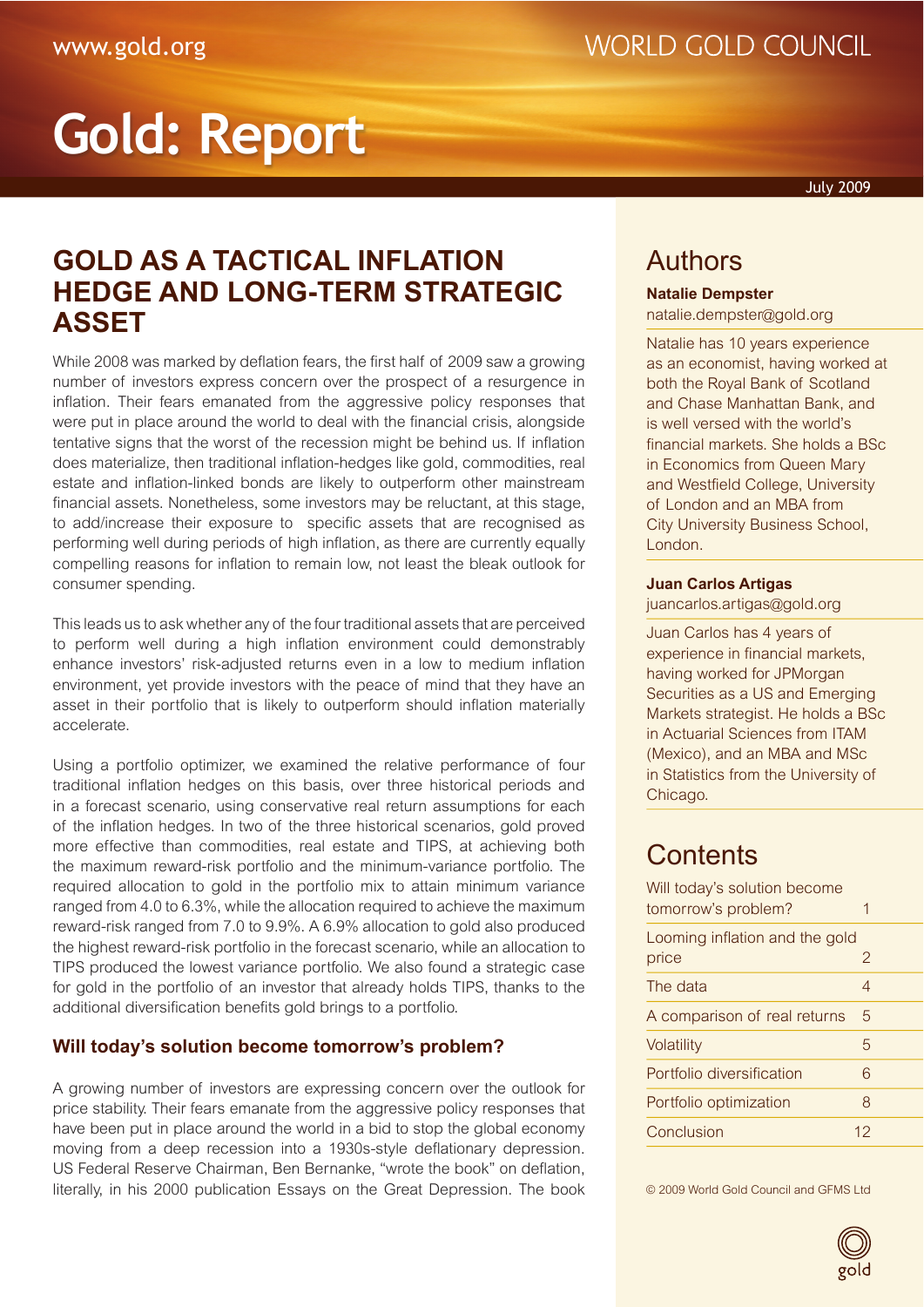spells out the devastating impact that deflation can have on an economy and why it should be avoided at all costs. In recent times Bernanke has practiced what he preached, cutting interest rates extraordinarily rapidly from 5.25% in mid-2007 to effectively zero and instigating an unprecedented quantitative easing (QE) program, buying up vast amounts of mortgage-backed securities and Treasury bonds, among others. Since the beginning of the financial crisis in August 2007 through to the end of May 2009, the Fed expanded its balance sheet from US\$869 billion to US\$2081 billion.





*Source: Federal Reserve*

The Fed is not the only central bank engaged in QE measures. The Bank of England, Bank of Japan, Swiss National Bank and even the notoriously cautious European Central Bank have all embraced QE in one way or another. But investors are growing concerned about the exit strategy. Might central banks leave interest rates too low for too long? They will be keen to avoid the criticisms levied at the Japanese authorities in the 1990s, who were widely blamed for not doing enough to stave off deflation and reversing some policy actions too quickly. But central banks are walking a fine line. Pumping too much money into the world economy for too long risks making today's solution into tomorrow's problem: a sharp rise in inflation.

#### <span id="page-1-0"></span>**Looming inflation and the gold price**

If inflation is on the horizon it raises important questions for portfolio managers, as traditional assets like fixed-income bonds and equities are not known for their outperformance during periods of high inflation. Investors instead tend to flock to "real" assets or assets that are specifically designed to track inflation. The four most commonly purchased inflation hedges are arguably: gold, commodities in general, real estate and inflation-linked bonds. The last are similar to traditional government or corporate bonds, but with the coupon and principal repayments tied to changes in the general price level, typically the country's official consumer price index.

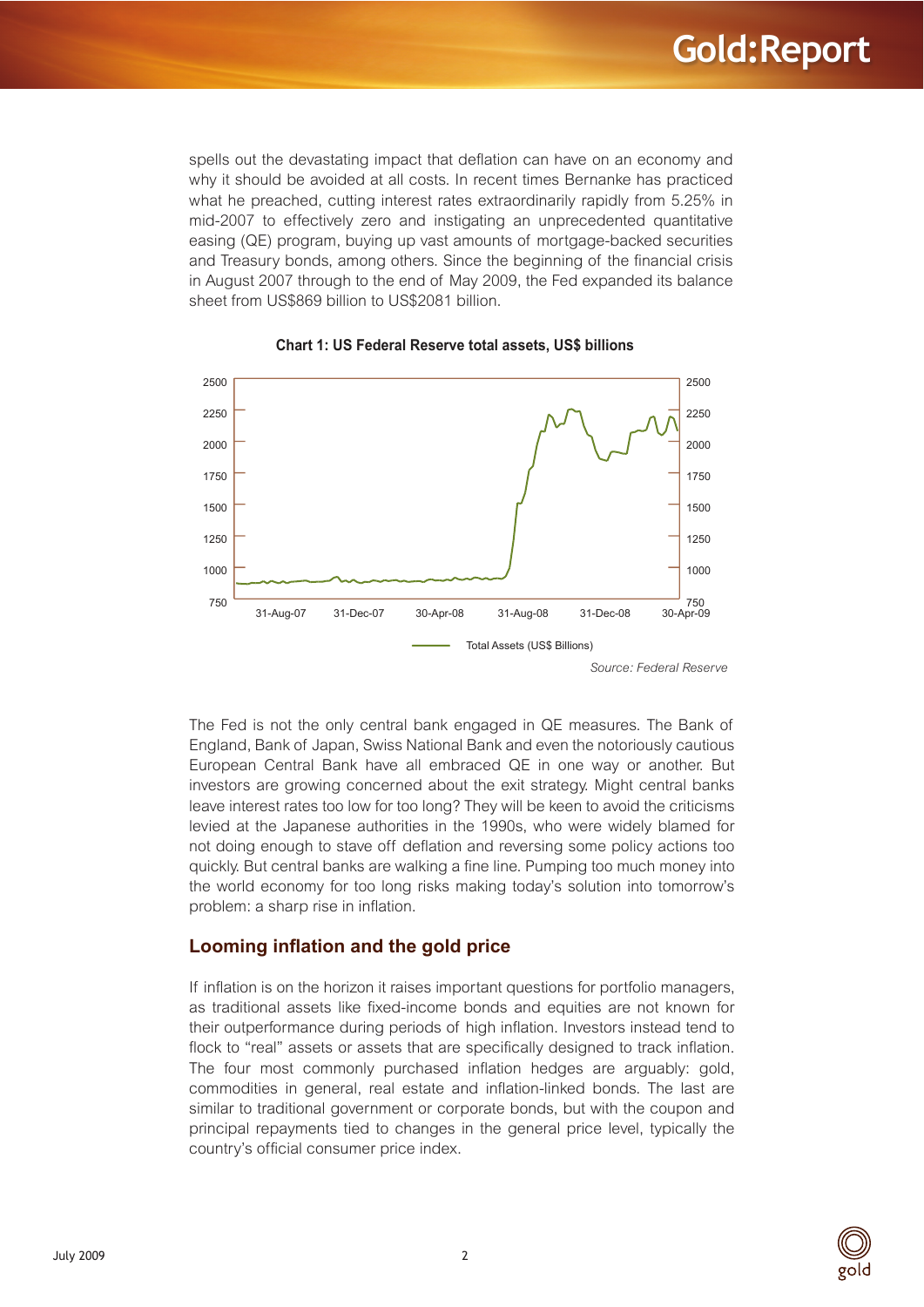Gold's history as an inflation hedge spans centuries. It was perhaps best chronicled by Roy Jastram in his seminal book The Golden Constant, originally published in 1977. Jastram, then professor of Business Administration at the University of California at Berkeley, found that over the centuries and in different countries gold's purchasing power, while fluctuating, has returned to a broadly constant level. A new edition of the book was published in June 2009, with two additional chapters by Jill Leyland, formerly Economic Adviser to the World Gold Council, to bring it up to date.

A cursory glance at gold's performance in the years since The Golden Constant was first published shows an intuitive relationship between changes in the gold price and changes in the US consumer price index, with peaks in the gold price tending to lead peaks in the CPI.



Gold's relationship with inflation is best illustrated by contrasting the performance of the gold price during high inflation years with its performance in moderate and low inflation periods. Between 1974 and 2008, there were 8 years where US inflation was high (defined as CPI inflation exceeding 5%), 21 years where US inflation was moderate (between 2% and 4.9%) and 6 years where inflation was low (below 2%). Whereas in the low and moderate inflation years gold only posted mildly positive real returns, in the high inflation years gold rose by an average of 14.9% in real terms.

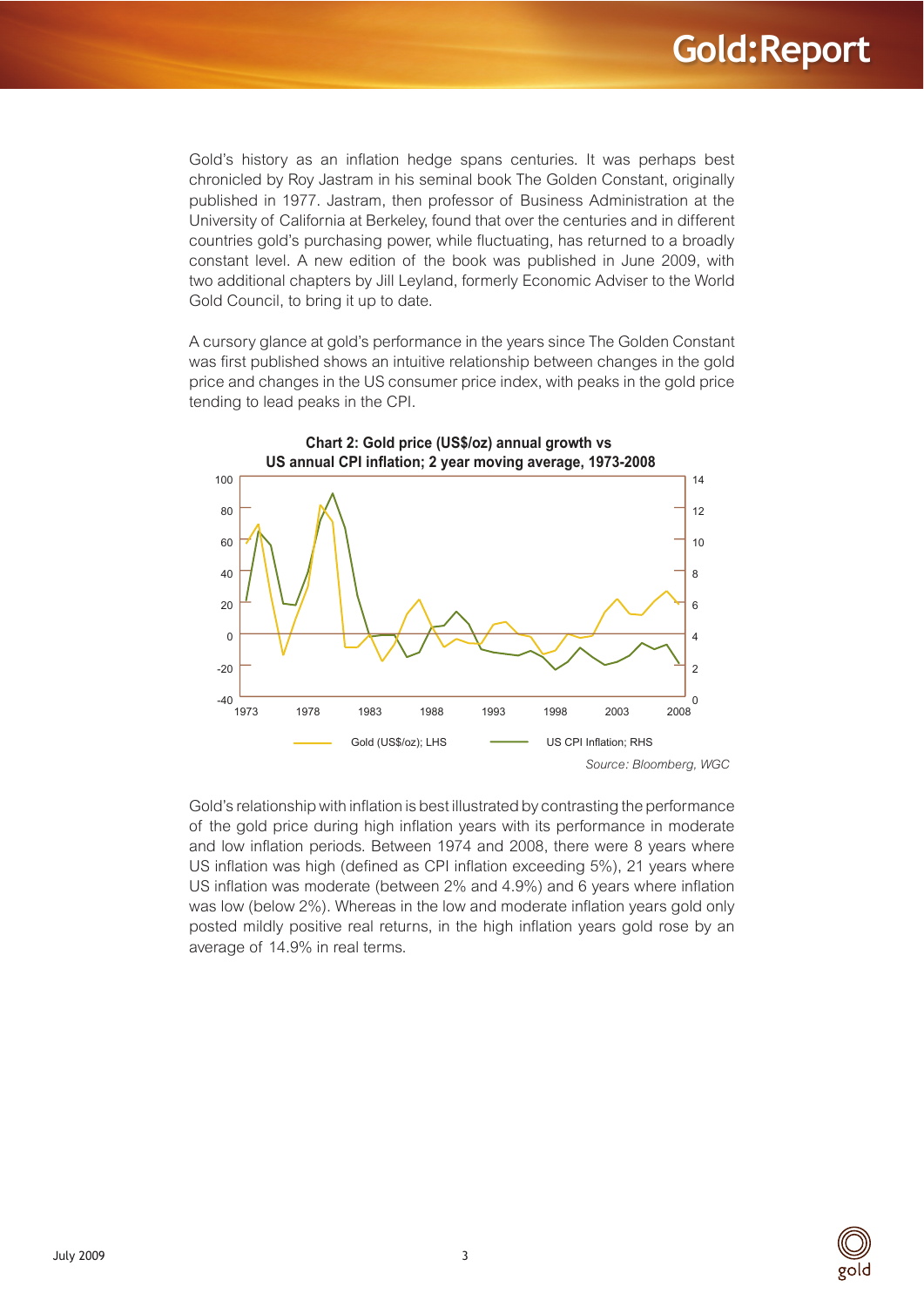

**2.0)** Chart 3: Average real annual percentage change in the gold price (US\$/oz) during high, moderate, and low inflation years; 1974- 2008

*Source: Bloomberg, WGC*

Intuitively, commodities, real estate and inflation-linked bonds should also perform relatively well in periods of high inflation, although we do not have sufficient data on all three asset classes to carry out the same analysis (TIPS, for example, were only first issued in 1997). Nonetheless, at the time of writing, some investors may be reluctant to add an asset intended to function primarily as an inflation hedge to their portfolio as there are currently equally compelling reasons for inflation to remain low. This leads us to ask whether any of the four asset classes under consideration, that are widely recognised as performing well during an inflationary period, can demonstrably enhance investors' riskadjusted returns in a low to moderate inflation environment yet still provide investors with the peace of mind that they have adequate inflation protection in their portfolio should inflation accelerate. Real returns are not, after all, the only means of assessing portfolio performance. The volatility of an asset's returns and the way it interacts with other assets are also important. In the remainder of this report we examine how gold has performed relative to the other three traditional inflation hedges on each count individually, then collectively, using a portfolio optimizer. We also examine whether a strategic case can be made for gold in the portfolio of an investor that already holds TIPS.

#### <span id="page-3-0"></span>**The data**

The assets we chose to represent the four asset classes were: the spot price of gold (US\$/oz), at 5 pm in New York (we chose this, rather than the London PM fix, to be consistent with the closing prices of the other three assets); the S&P GSCI, a production-weighted commodities index that is commonly used by institutional investors; the Bloomberg Real Estate Investment Trust Index (BB REITs), a capitalization-weighted index of Real Estate Investment Trusts having a market capitalization of US\$15 million or greater; and Barclays' Aggregate US Treasury Inflation-Protected Securities Index (TIPS).

We chose the starting date of 1974 for gold and the S&P GSCI. Although a longer time series was available for both assets, prior to this date movements in the gold price were still constrained by the existence of the two-tier market

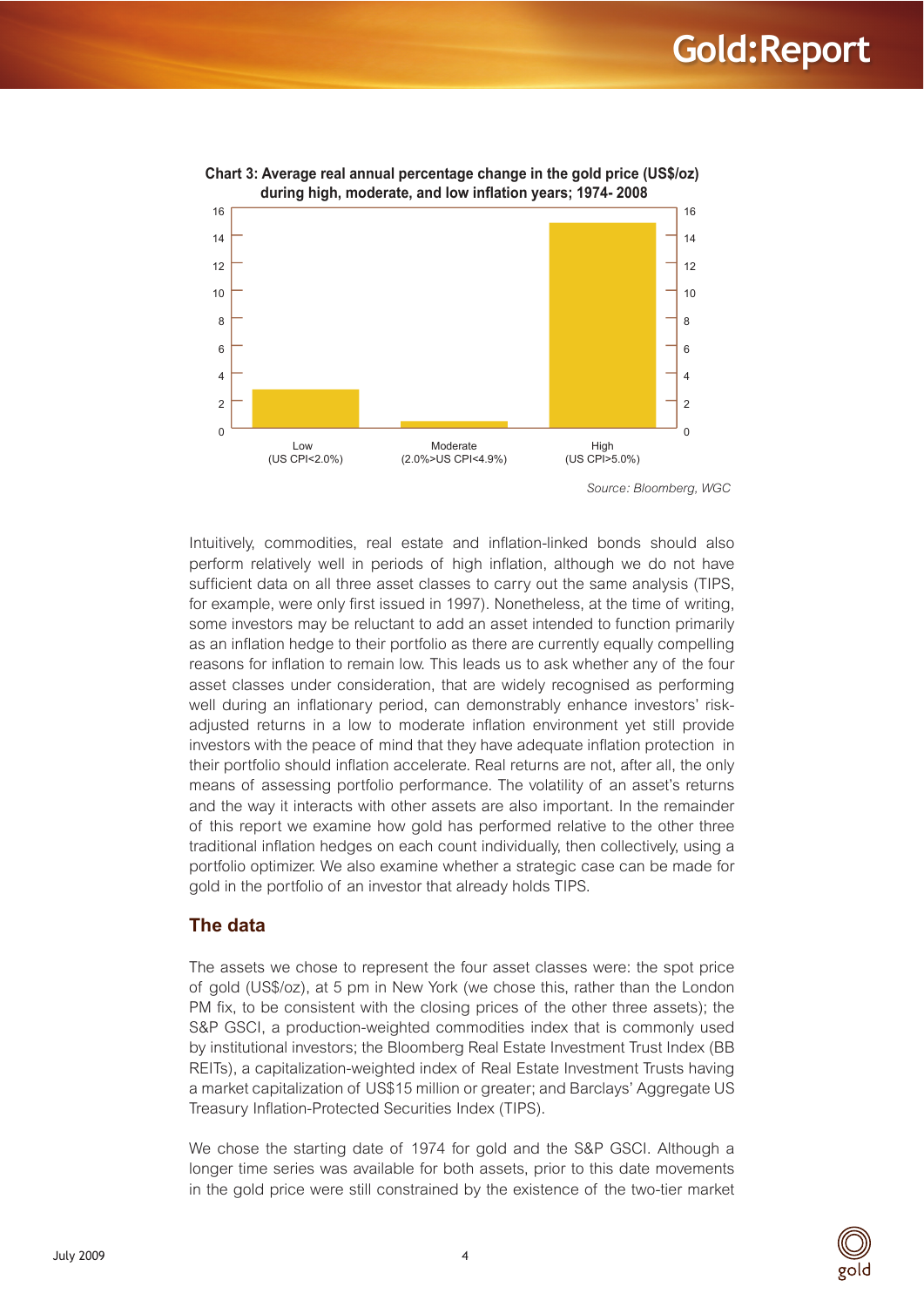in gold that followed the United States closure of the gold window two years earlier. It was not until November of that year that the two-tier system was finally abandoned. The inclusion of data prior to 1974 would, therefore, have distorted gold's return assumptions. BB REITs data became available in 1993 and the first TIPS were issued in 1997. The lack of a uniform starting date meant conducting the analysis over three distinct periods: 1974 – 2009, 1993 – 2009 and 1997 – 2009. However, in many ways this was desirable, as it minimized the impact on the analysis of any period dependency or bias in the starting date.

#### <span id="page-4-0"></span>**A comparison of real returns**

We began by comparing the real or inflation-adjusted returns of each asset over the respective time periods. In the first period, between January 1974 and May 2009, the nominal gold price rose from US\$129.19/oz to US\$979.15/oz, an increase of 658%, compared with a 997% rise in the S&P GSCI. Adjusting for the 357% cumulative increase in the US consumer price index over the same period, gold rose by 66.6%, while the S&P GSCI rose by 141.1%. This equates to an annualized real return in the gold price of 2.0% and an annualized real rise in the S&P GSCI of 2.8%. Over the second period, December 1993 to May 2009, gold posted an annualized real return of 3.6%, while the S&P GSCI rose by 2.1%. BB REITs were the worst performer, declining by an annualized 2.1% in real terms. In the final period, between March 1997 and May 2009, gold was the best performer, rising by an annualized 5.9% in real terms compared with a 0.2% decline in the S&P GSCI, a 3.8% decline in BB REITs and a 3.7% increase in TIPS.

| <b>Period</b>     | <b>GOLD</b> | <b>S&amp;P GSCI</b> | <b>BB REITS</b> | <b>TIPS</b> |
|-------------------|-------------|---------------------|-----------------|-------------|
| Jan 1974-May 2009 | 2.0         | 2.8                 |                 |             |
| Dec 1993-May 2009 | 3.6         | 2.1                 | $-2.1$          |             |
| Mar 1997-May 2009 | 5.9         | $-0.2$              | $-3.8$          | 3.7         |

#### Table 1: Annualized Real Returns (%)

#### **Volatility**

Using the same time periods, we computed the annualized average volatility using real monthly returns for each of the series. Not surprisingly, TIPS had the lowest volatility since inception, of 6.2% from March 1997 to April 1997. However, gold consistently delivered a lower average volatility throughout the three periods relative to the S&P GSCI and BB REITs. In the periods from 1993 and 1997 to date, gold's volatility was significantly lower; about 30%.

| <b>Period</b>     | <b>GOLD</b> | <b>S&amp;P GSCI</b> | <b>BB REITS</b> | <b>TIPS</b> |
|-------------------|-------------|---------------------|-----------------|-------------|
| Jan 1974-May 2009 | 19.5        | 20.1                |                 |             |
| Dec 1993-May 2009 | 14.7        | 23.0                | 214             |             |
| Mar 1997-May 2009 | 16.0        | 25.0                | 23.4            | 6.1         |

#### Table 2: Annualized Volatility (%)\*

*\*Annualized volatility computed using monthly real returns over the corresponding period.*

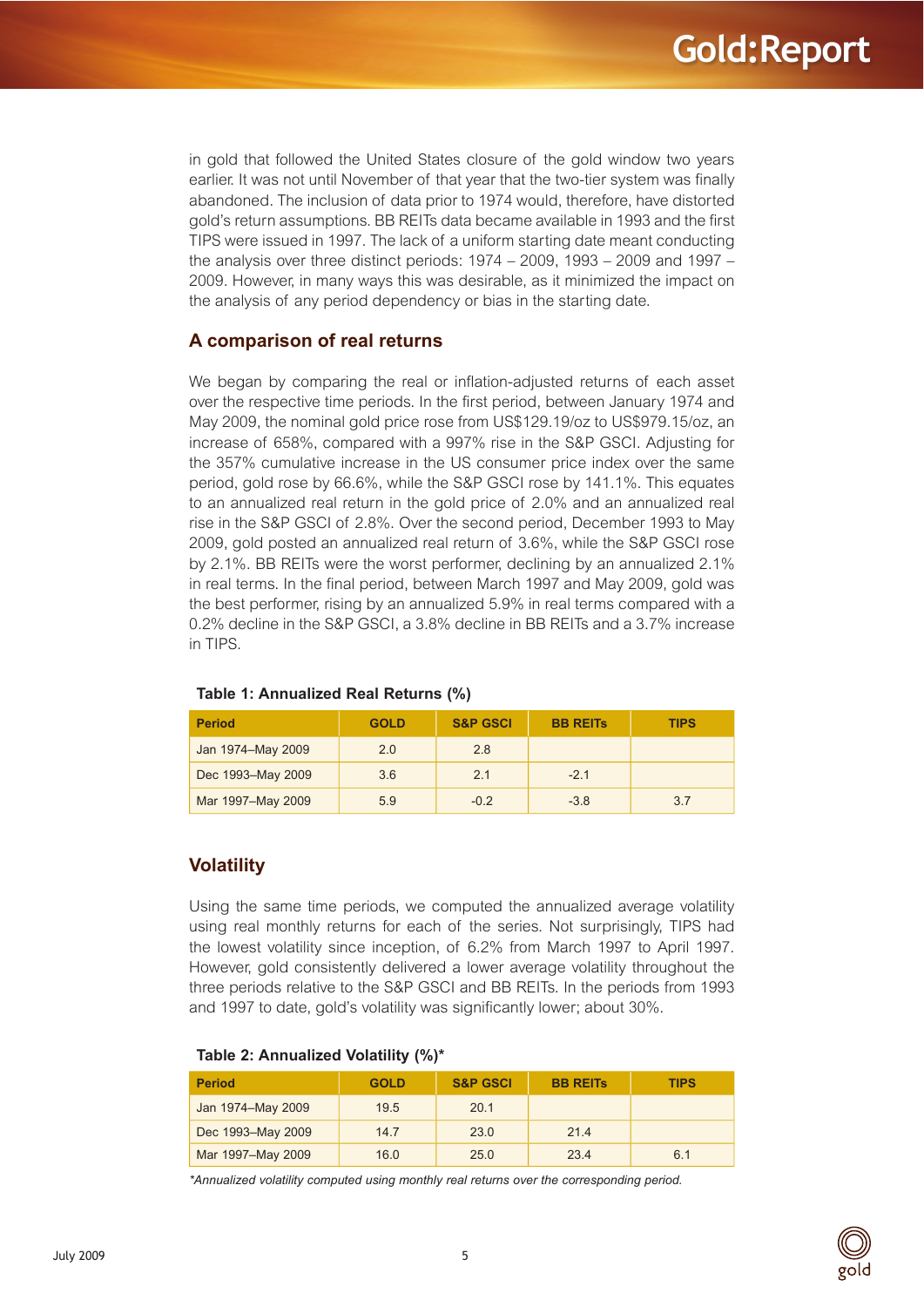Also noteworthy is that in high inflation years, which we define as an annual rise in the US CPI of more than 5.0%, although volatility picked up, the ratio of return to risk increased from an average of 0.10 in periods of low and medium inflation, to 0.33. In other words, gold not only performed best in terms of real returns during high inflation years, it also delivered a better risk/return profile.

#### <span id="page-5-0"></span>**Portfolio diversification**

Of the four potential inflation hedges, gold proved to be the most effective portfolio diversifier against the assets held by a typical US investor, although the S&P GSCI came a very close second. In the first period, neither gold nor the S&P GSCI showed a statistically significant correlation with any of the major asset classes that were also available from 1974 onwards (US Treasury bonds, global corporate bonds, the MSCI US Index and the MSCI World ex US Index, as a measure of international equities; total returns series were used for each of the asset classes).



#### **Chart 4: Correlations of monthly real returns on gold (US\$/oz) and S&P GSCI vs various assets; Jan 1974 May 2009**

For the second and third periods we included the additional assets that had become common in US investors' portfolios, namely, emerging market bonds, high yield bonds, and emerging market equities. The most noteworthy outcome from the second period was the poor performance of BB REITs as a diversifier. The index exhibited a correlation of over 0.4 with each of the equity indices (MSCI EM, MSCI World ex US Index and MSCI US), as well as strong relationship with high yield bonds. Gold had the lowest correlation, an average of 0.14 with the other assets, while the S&P GSCI had an average correlation of 0.2.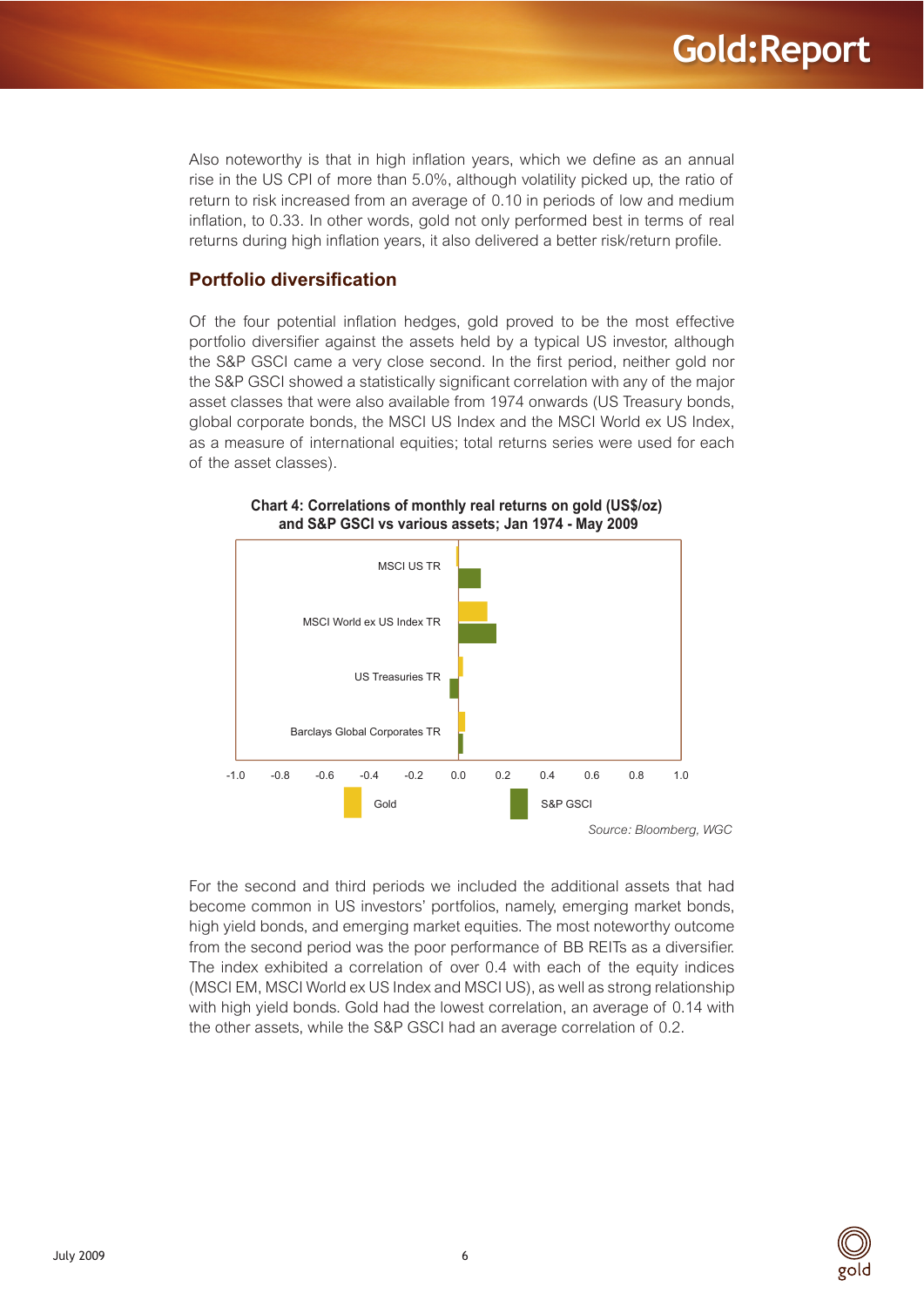## **Gold:Report**



In the final period, when we introduced TIPS, they not surprisingly exhibited the strongest of any correlations, almost 0.7 with US Treasury and corporate bonds. But it was BB REITs that once again proved the worst diversifier, exhibiting an average correlation of 0.4 with the other assets, compared with 0.3 for TIPS. Gold and the S&P GSCI both showed an average correlation of 0.17 with the other assets. In summary, gold proved a far superior diversifier to either TIPS or BB REITs, but only a marginally better diversifier than the S&P GSCI.



**2.0.12.12 Chart 6: Correlation of monthly real returns on gold (US\$), S&P GSCI.** BB REITs and TIPS vs various assets; Mar 1997 - May 2009



*Source: Bloomberg, Barclays, WGC*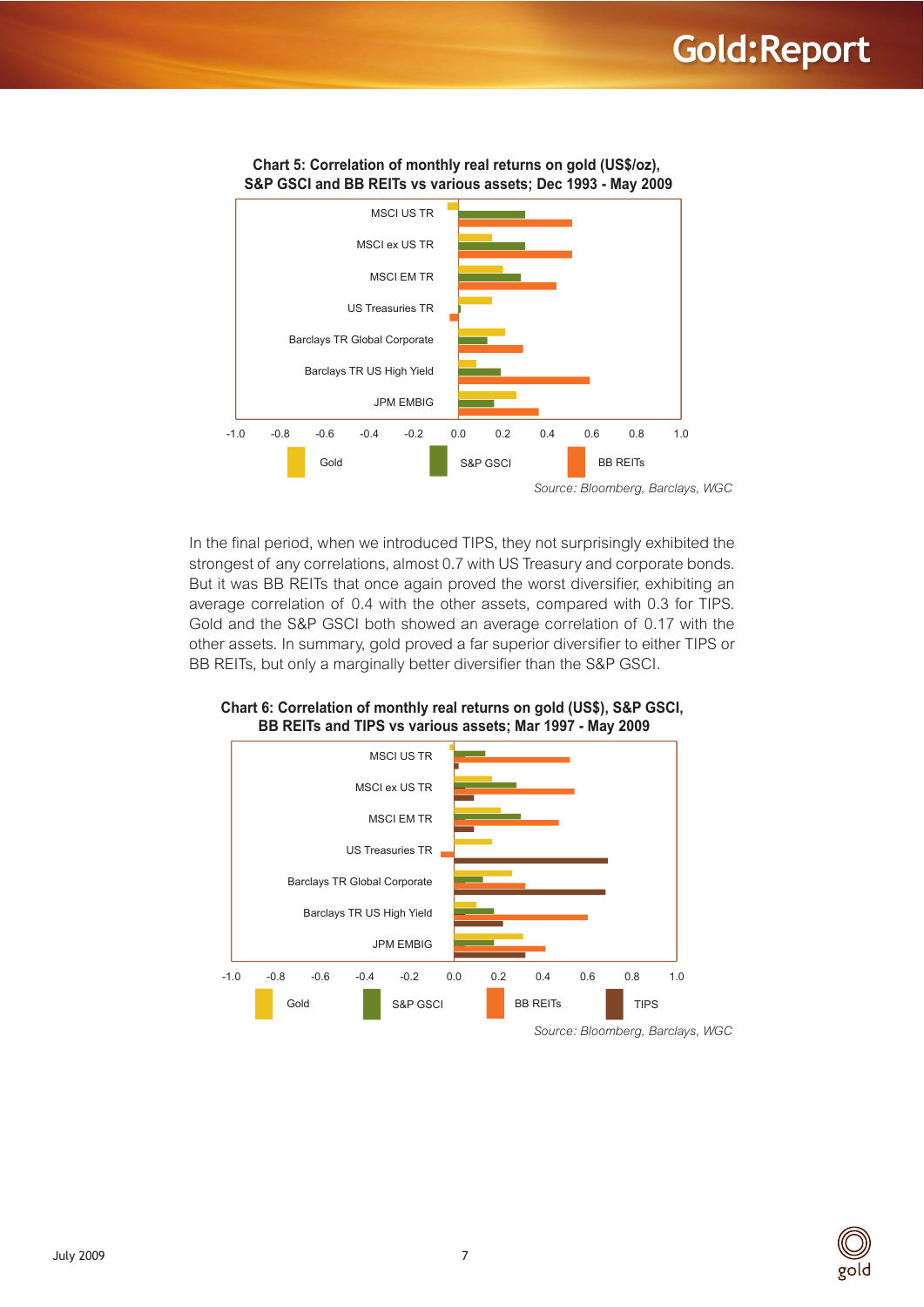#### <span id="page-7-0"></span>**Portfolio optimization**

The natural next step was to combine all three traits – return, volatility and diversification potential – to examine whether the addition of any of the four assets recognised as performing well during a high inflation environment enhanced an investor's overall risk-adjusted returns and, if so, what allocation of the asset was required to do so?

For each period, we computed the average monthly returns, volatility and correlations of the available assets as inputs into a portfolio optimizer. We used historical average returns as estimates for the expected returns, while the variance-covariance matrix was estimated using the Stein-Ledoit methodology<sup>1</sup>. Looking at the historical performance, we first analyzed the period from 1974 to 2009, using US Treasury bonds, global corporate bonds, the MSCI US Index and the MSCI World ex US Index as our benchmark basic portfolio. Then, using the Resampled Efficiency Optimization developed by Michaud and Michaud<sup>2</sup>, we constructed the expected efficient frontier produced by those four 'basic' assets. We subsequently added gold to the mix and re-computed the frontier, then removed gold and added the S&P GSCI to produce a third efficient frontier.

Both gold and the S&P GSCI expanded the basic efficient frontier - in other words, adding either gold or commodities improved the risk-adjusted returns of the portfolio over the 1974-2009 period - but the results came out marginally in favour of the S&P GSCI. The S&P GSCI was found to produce both the maximum reward-risk portfolio and the minimum variance portfolio (i.e. the portfolio mix with lowest expected volatility possible), with allocations to the asset of 6.9% and 9.4%, respectively.

In the second period, from 1994 to 2009 we once again computed average real returns, volatilities and correlations for gold and the S&P GSCI but this time added BB REITs to the mix. Similarly, we compared the basic portfolio to one including gold, another including commodities and finally, one including BB REITs. In this case, it was gold that produced both the maximum rewardrisk portfolio and the minimum-variance portfolio. The maximum reward-risk portfolio was achieved with a 7% allocation to gold, while the minimum-variance portfolio was achieved with a 6.3% allocation. Subsequently, we analyzed the period from 1997 to 2009, adding TIPS into the portfolio mix and compared it to the performance of gold, the GSCI, and BB REITs. Gold once again proved the asset most likely to help investors achieve both the maximum reward-risk and the minimum-variance portfolio. The allocations required to achieve this are shown in Table 3.



Ledoit developed a Stein-type estimation for the covariance matrix toward a Sharpe-Linter capital asset pricing model (CAPM) prior. Such prior assumes that assets are correlated to each other through their sensitivity to the market by a linear relationship between systematic risk and return.

Michaud, Richard and Robert Michaud (2008) *Efficient Asset Management: a practical guide to stock portfolio optimization and asset allocation*, 2nd edition, Oxford Press, New York.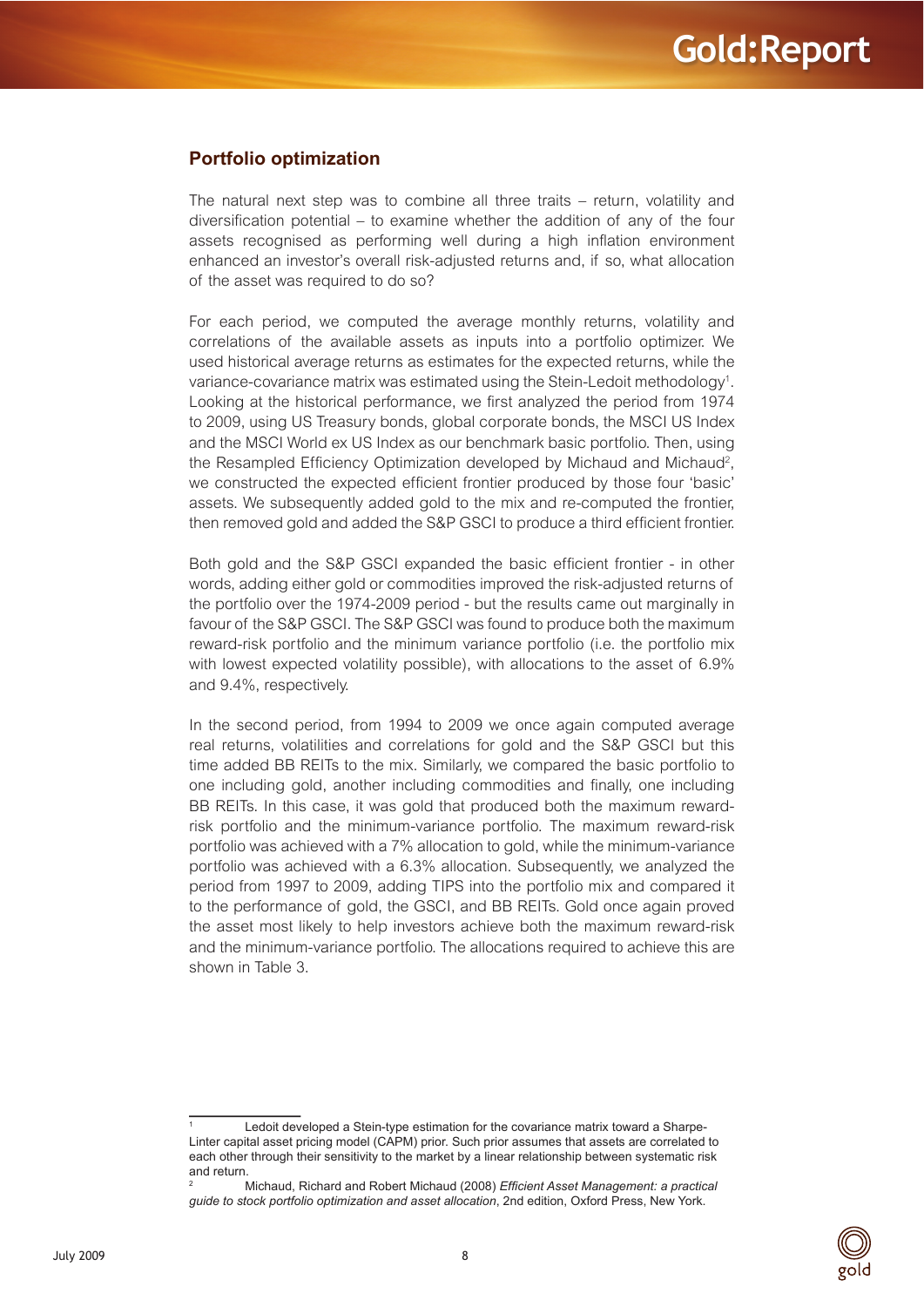| <b>Period</b>     | <b>Asset Required</b> | <b>Allocation required</b><br>to achieve maxi-<br>mum reward-risk<br>portfolio | <b>Allocation required</b><br>to achieve mini-<br>mum-variance port-<br>folio |
|-------------------|-----------------------|--------------------------------------------------------------------------------|-------------------------------------------------------------------------------|
| Jan 1974-May 2009 | <b>GSCI</b>           | 6.9                                                                            | 9.4                                                                           |
| Dec 1993-May 2009 | Gold                  | 7.0                                                                            | 6.3                                                                           |
| Mar 1997-May 2009 | Gold                  | 9.9                                                                            | 4.0                                                                           |

#### **Table 3: Maximum reward-risk minimum-variance portfolio**

While analyzing these three time periods helps us get a sense of the performance of our inflation-hedge assets as portfolio diversifiers, it is unlikely that any of these assets will deliver similar real returns in the next few years as those observed in the past, in particular the real returns of the last 12 years given the comparatively higher impact the last year has had on market returns and volatility over that period. To compare the performance of these four inflation hedges under standard conditions there were two parameters we needed to estimate: expected returns and covariance structure among assets. The selection of the latter is particularly relevant, as it is important to find a period that would tend to recreate 'standard' expected relationships among assets.

Given the data restrictions on REITs and TIPS, we needed to find a period that was equivalent to the long-run correlation structure represented by the 1974-2009 but using the available information. If we tried to estimate too many missing values for both series, the reliability of such estimates would decrease with the number of years being estimated. Thus, we needed to arrive at a compromise between length of the period and correct representation of the correlation structure.

Statistical testing of the of the correlation matrices for the basic portfolio (US and international equities, Treasury and corporate bonds), plus gold and commodities in the three periods we previously analyzed (namely, 1974-2009, 1994-2009, and 1997-2009) lead to the conclusion that the correlation structure for the 1994-2009 and 1997-2009 periods is not statistically equivalent to that of the 1974-2009 period. This should come as no surprise, given the effect that the past year has had in the market structure. However, the correlation structure of the basic portfolio, plus gold and commodities from 1990 to mid-2008 does resemble that of 1974 to 2009. In other words, we could not reject the hypothesis that the correlation structure of the assets from January 1990 to Jun 2008 was equivalent to the long-term correlation structure given by the January 1974 to May 2009 period for the assets for which data is available.<sup>3</sup>

Therefore, we conducted a portfolio optimization to test each of our four proposed inflation hedges using monthly real returns for all the assets from January 1990 to June 2008. We used the EM Algorithm to adjust for the missing data in TIPS and BB REITS<sup>4</sup>, and computed the variance-covariance matrix using Stein-Ledoit methodology. This time, however, we used our own expected



<sup>3</sup> We use the modified likelihood ratio test of equality of covariances (also known as Box test) to verify the equivalence of the correlation structures in the described periods. All tests were performed at the 5% significance level.

<sup>4</sup> To estimate the missing returns, a multivariate normal is fit to the data using the Expectation-Maximization (EM) algorithm. The EM algorithim is an iterative method of estimation that alternates between computing an expectation (E) of the log likelihood with respect to a given estimate and the maximization (M) of such likelihood function until convergence.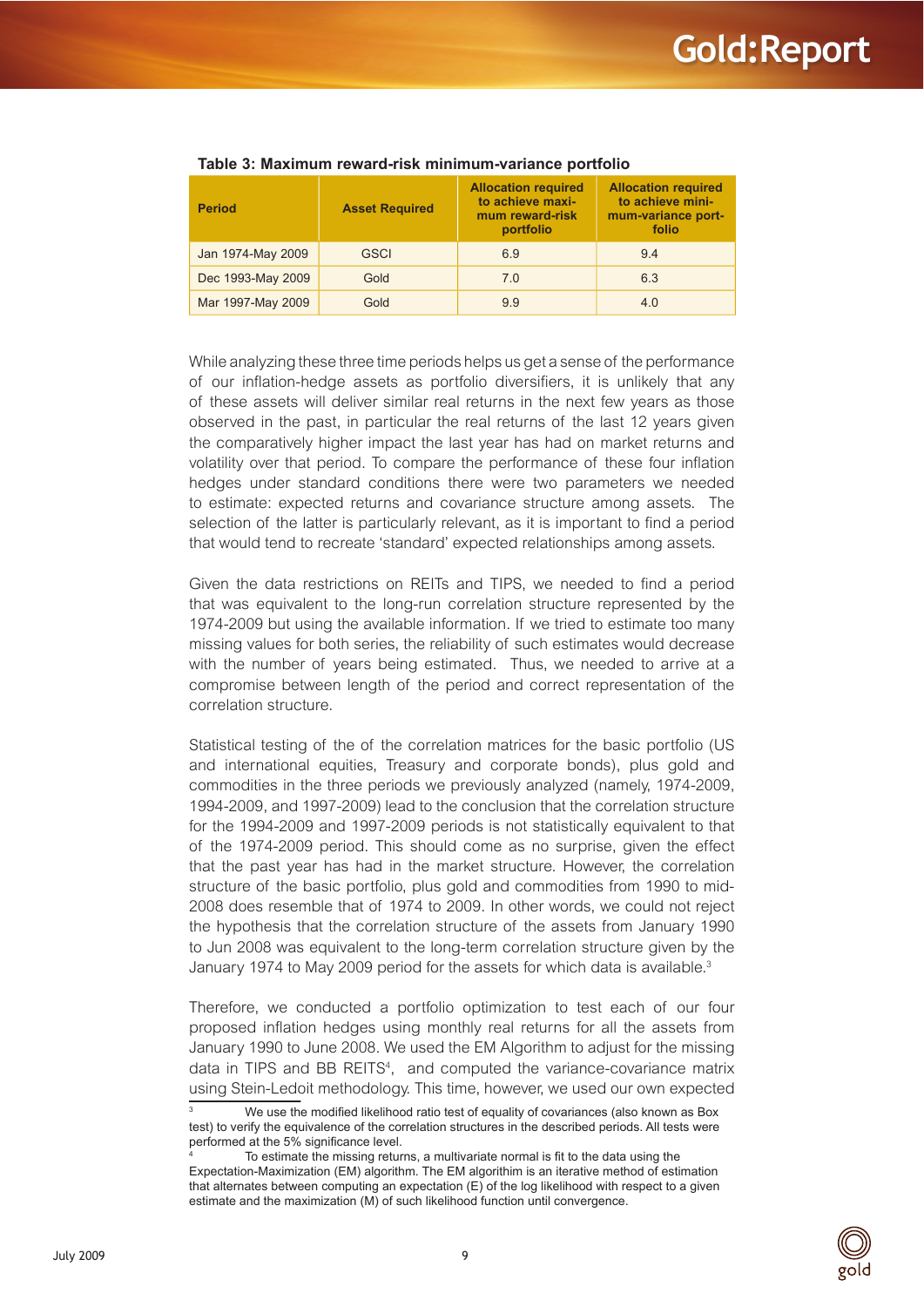real returns assumption, which we made conservative for the four inflationhedge assets. The inputs are shown in Table 4. Were we to enter a period of high inflation, the real returns on each of the inflation hedges would likely be much higher, which an investor would need to take into consideration when deciding on an allocation.

| <b>Asset</b>         | <b>Return (projection)</b> | <b>Std Dev</b><br>(Jan 90-Jun 08) | Inf. Ratio |
|----------------------|----------------------------|-----------------------------------|------------|
| <b>MSCI US</b>       | 8.0                        | 13.9                              | 0.576      |
| <b>MSCI ex-US</b>    | 8.0                        | 14.7                              | 0.542      |
| <b>US Treasuries</b> | 4.5                        | 5.0                               | 0.900      |
| Corporates           | 4.8                        | 5.4                               | 0.880      |
| Gold                 | 2.0                        | 13.0                              | 0.154      |
| <b>GSCI</b>          | 2.0                        | 18.8                              | 0.106      |
| <b>BB REITS</b>      | 2.0                        | 14.3                              | 0.140      |
| <b>TIPS</b>          | 4.0                        | 4.9                               | 0.816      |

#### **Table 4: Annualized Market Forecasts**

As seen in Chart 7, gold once again proved the asset more likely to help investors achieve the maximum reward-risk portfolio, based on a 6.9% allocation to gold. TIPS came a close second and the S&P GSCI a bit behind. Including TIPS produced the minimum variance portfolio by switching out of Treasuries, but the risk-return structure was not as appealing, i.e. the information ratio<sup>5</sup> was slightly lower than the one for the minimum variance portfolio that included gold, as TIPS are highly and positively correlated with Treasuries and corporate bonds and therefore do not offer the same diversification benefits as gold or commodities.In other words, an investor needs to sacrifice more return to achieve that lower variance with TIPS than it does with gold. Finally, BB REITs did not seem to enhance portfolio performance in any meaningful way.



## **2.)** Chart 7: Expected efficient frontier for a basic portfolio, and after adding

5 The 'information ratio' refers to a measure of risk-adjusted return, typically defined as expected active return divided by risk.

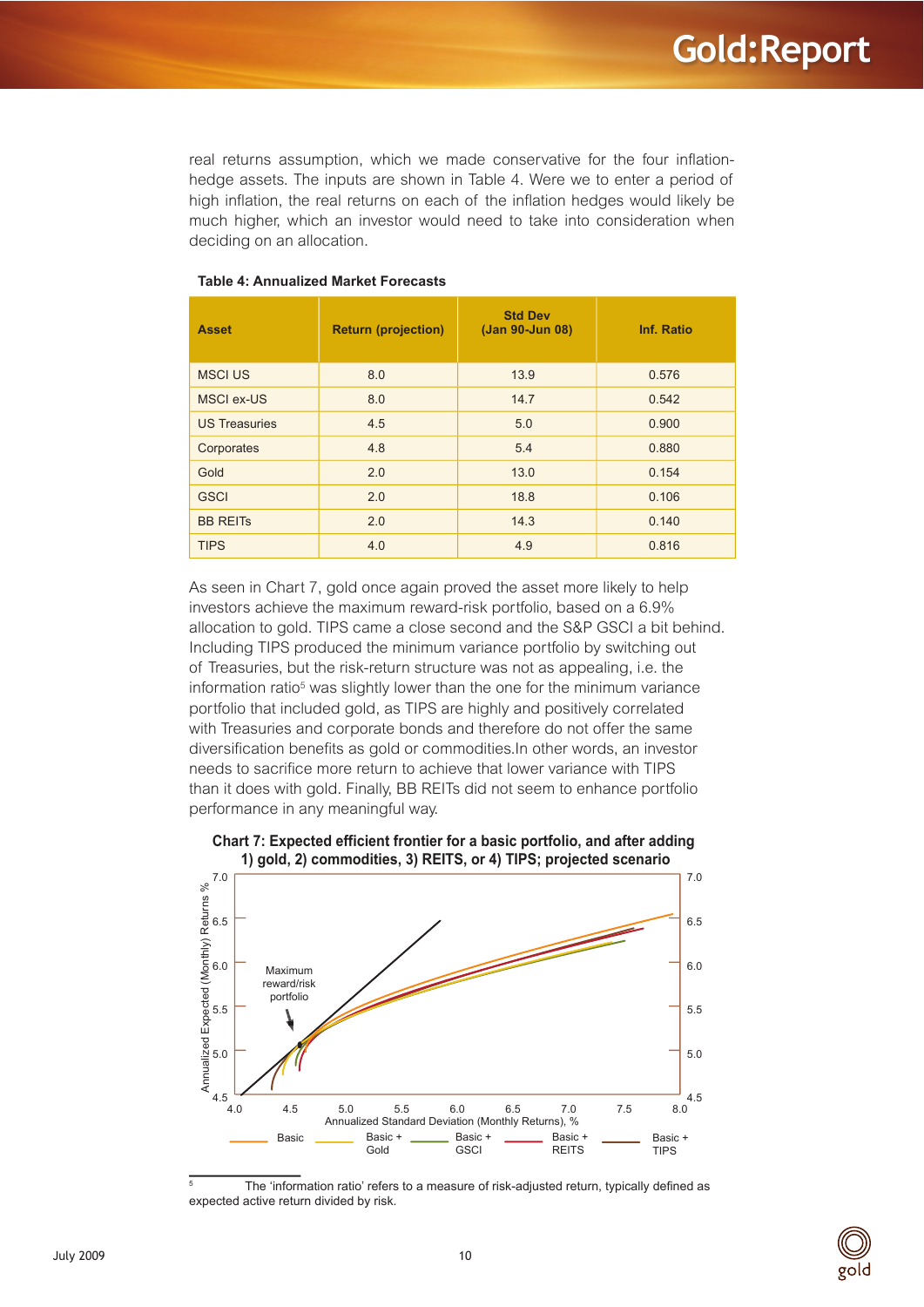| <b>Asset</b>             | <b>TIPS</b><br><b>Min Var</b> | Gold<br><b>Min Var</b> | <b>Max Reward/Risk</b> |
|--------------------------|-------------------------------|------------------------|------------------------|
| <b>MSCI US</b>           | 6.2%                          | 8.1%                   | 10.4%                  |
| MSCI ex-US               | 6.1%                          | 3.8%                   | 8.9%                   |
| <b>US Treasuries</b>     | 38.5%                         | 73.0%                  | 64.5%                  |
| Corporates               | 1.0%                          | 4.8%                   | 9.3%                   |
| Gold                     | $\qquad \qquad -$             | 10.3%                  | 6.9%                   |
| <b>TIPS</b>              | 48.1%                         |                        |                        |
| Portfolio Return         | 4.6%                          | 4.7%                   | 5.1%                   |
| Portfolio Volatility     | 4.3%                          | 4.4%                   | 4.6%                   |
| <b>Information Ratio</b> | 1.05                          | 1.07                   | 1.11                   |

#### **Table 5: Annualized Market Forecasts**

Lastly, we ran a portfolio optimization for the case of an investor who already has an allocation to TIPS as an inflation hedge. We found that adding gold to such a portfolio is still beneficial, as the investor would take advantage of the diversification properties of gold to obtain lower potential variance and higher reward per unit of risk, as chart 8 shows. The optimal allocation to gold in this case varies from 7.6% to 3.5% in the minimum variance and maximum reward/ risk portfolio, respectively.